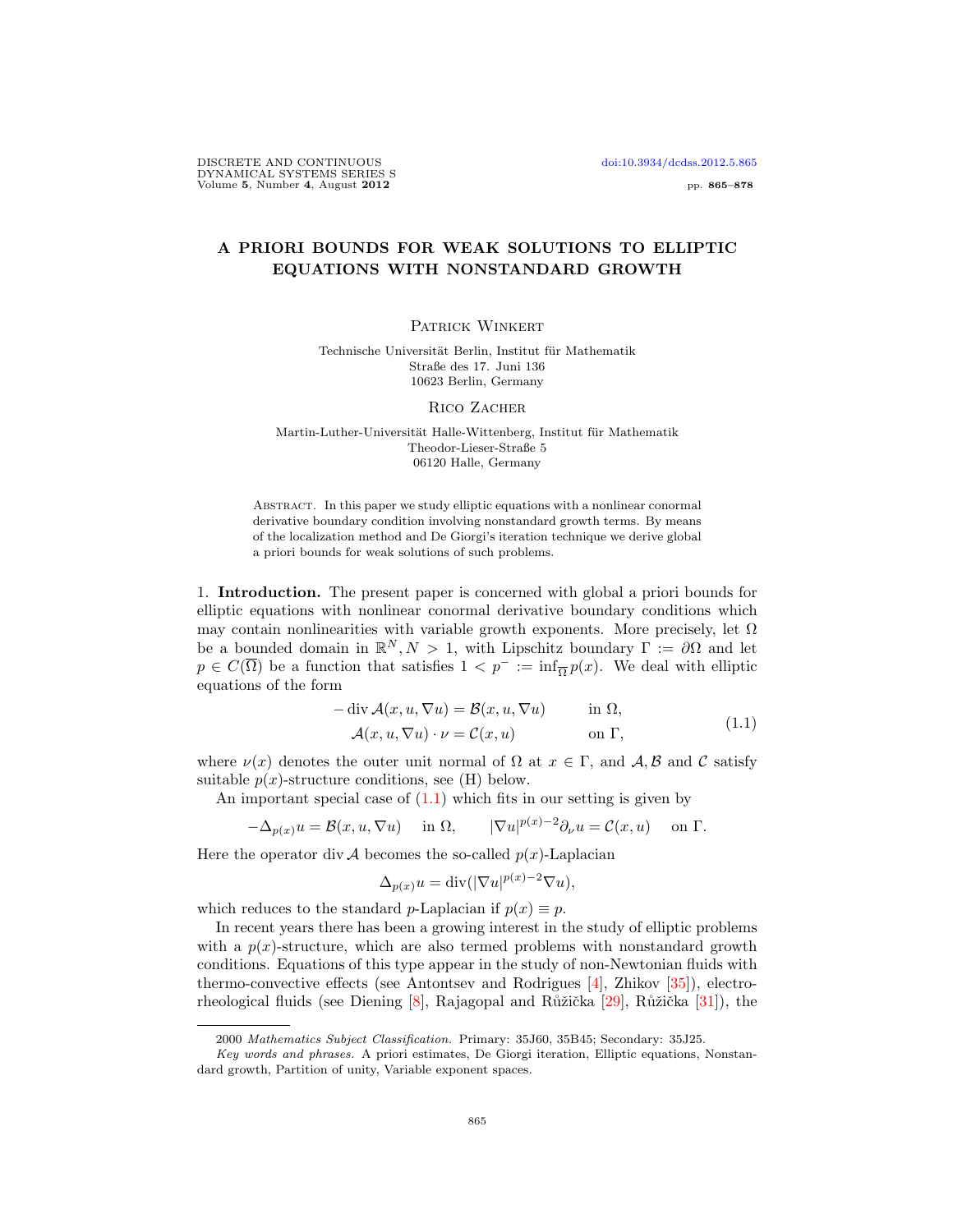thermistor problem (see Zhikov [\[36\]](#page-13-3)), or the problem of image recovery (see Chen et al. [\[5\]](#page-12-2)).

Throughout the paper we impose the following conditions.

(H) The functions  $\mathcal{A}: \Omega \times \mathbb{R} \times \mathbb{R}^N \to \mathbb{R}^N$ ,  $\mathcal{B}: \Omega \times \mathbb{R} \times \mathbb{R}^N \to \mathbb{R}$ , and  $\mathcal{C}: \Gamma \times \mathbb{R} \to \mathbb{R}$ are Carathéodory functions satisfying the subsequent structure conditions:

(H1) 
$$
|\mathcal{A}(x,s,\xi)| \le a_0 |\xi|^{p(x)-1} + a_1 |s|^{q_0(x)\frac{p(x)-1}{p(x)}} + a_2
$$
, for a.a.  $x \in \Omega$ ,

(H2) 
$$
\mathcal{A}(x, s, \xi) \cdot \xi \ge a_3 |\xi|^{p(x)} - a_4 |s|^{q_0(x)} - a_5,
$$
 for a.a.  $x \in \Omega$ ,

(H3) 
$$
|\mathcal{B}(x,s,\xi)| \le b_0 |\xi|^{p(x) \frac{q_0(x)-1}{q_0(x)}} + b_1 |s|^{q_0(x)-1} + b_2
$$
, for a.a.  $x \in \Omega$ ,

(H4) 
$$
|\mathcal{C}(x,s)| \leq c_0|s|^{q_1(x)-1} + c_1,
$$
 for a.a.  $x \in \Gamma$ ,

and for all  $s \in \mathbb{R}$ , and all  $\xi \in \mathbb{R}^N$ . Here  $a_i, b_j$  and  $c_l$  are positive constants,  $p \in C(\overline{\Omega})$  with  $\inf_{\overline{\Omega}} p(x) > 1$ , and  $q_0 \in C(\overline{\Omega})$  as well as  $q_1 \in C(\Gamma)$  are chosen such that

$$
p(x) \le q_0(x) < p^*(x), \quad x \in \overline{\Omega}, \quad \text{and} \quad p(x) \le q_1(x) < p_*(x), \quad x \in \Gamma,
$$

with the critical exponents

$$
p^*(x) = \begin{cases} \frac{Np(x)}{N-p(x)} & \text{if } p(x) < N, \\ +\infty & \text{if } p(x) \ge N, \end{cases} \qquad p_*(x) = \begin{cases} \frac{(N-1)p(x)}{N-p(x)} & \text{if } p(x) < N, \\ +\infty & \text{if } p(x) \ge N. \end{cases}
$$

A function  $u \in W^{1,p(\cdot)}(\Omega)$  is said to be a **weak solution** (subsolution, supersolution) of equation  $(1.1)$  if

<span id="page-1-0"></span>
$$
\int_{\Omega} \mathcal{A}(x, u, \nabla u) \cdot \nabla \varphi dx = (\leq, \geq) \int_{\Omega} \mathcal{B}(x, u, \nabla u) \varphi dx + \int_{\Gamma} \mathcal{C}(x, u) \varphi d\sigma, \qquad (1.2)
$$

holds for all nonnegative test functions  $\varphi \in W^{1,p(\cdot)}(\Omega)$ , where  $d\sigma$  denotes the usual  $(N-1)$ -dimensional surface measure.

This definition makes sense, since thanks to assumption  $(H)$  the integrals in  $(1.2)$ are finite, by Hölder's inequality and embedding results for  $W^{1,p(\cdot)}(\Omega)$ -functions, see below.

The main goal of this paper is to prove a priori bounds for weak sub- and supersolutions, in particular for weak solutions of problem  $(1.1)$ . Using the notation  $y_+ = \max(y, 0)$ , our main result reads as follows.

<span id="page-1-1"></span>**Theorem 1.1.** Let the assumptions in  $(H)$  be satisfied. Then there exist positive constants  $\alpha = \alpha(p, q_0, q_1)$  and  $C = C(p, q_0, q_1, a_3, a_4, a_5, b_0, b_1, b_2, c_0, c_1, N, \Omega)$  such that the following assertions hold.

(i) If  $u \in W^{1,p(\cdot)}(\Omega)$  is a weak subsolution of  $(1.1)$  then

$$
\text{ess}\sup_{\Omega} u \leq 2\max\left(1,C\left[\int_{\Omega} u^{q_0(x)}_{+}dx + \int_{\Gamma} u^{q_1(x)}_{+}d\sigma\right]^{\alpha}\right).
$$

(ii) If 
$$
u \in W^{1,p(\cdot)}(\Omega)
$$
 is a weak supersolution of (1.1) then

$$
\text{ess}\inf_{\Omega} u \ge -2\max\left(1, C\left[\int_{\Omega} (-u)_+^{q_0(x)} dx + \int_{\Gamma} (-u)_+^{q_1(x)} d\sigma\right]^\alpha\right).
$$

Note that the constants  $a_0, a_1, a_2$ , which appear in (H1), do not play any role in determining the constants  $\alpha$  and C. The finiteness of the right-hand sides in (i) and (ii) is a consequence of the compact embedding  $W^{1,p(\cdot)}(\Omega) \to L^{q_0(\cdot)}(\Omega)$  and the fact that the trace operator is a bounded operator from  $W^{1,p(\cdot)}(\Omega)$  into  $L^{q_1(\cdot)}(\Gamma)$  (see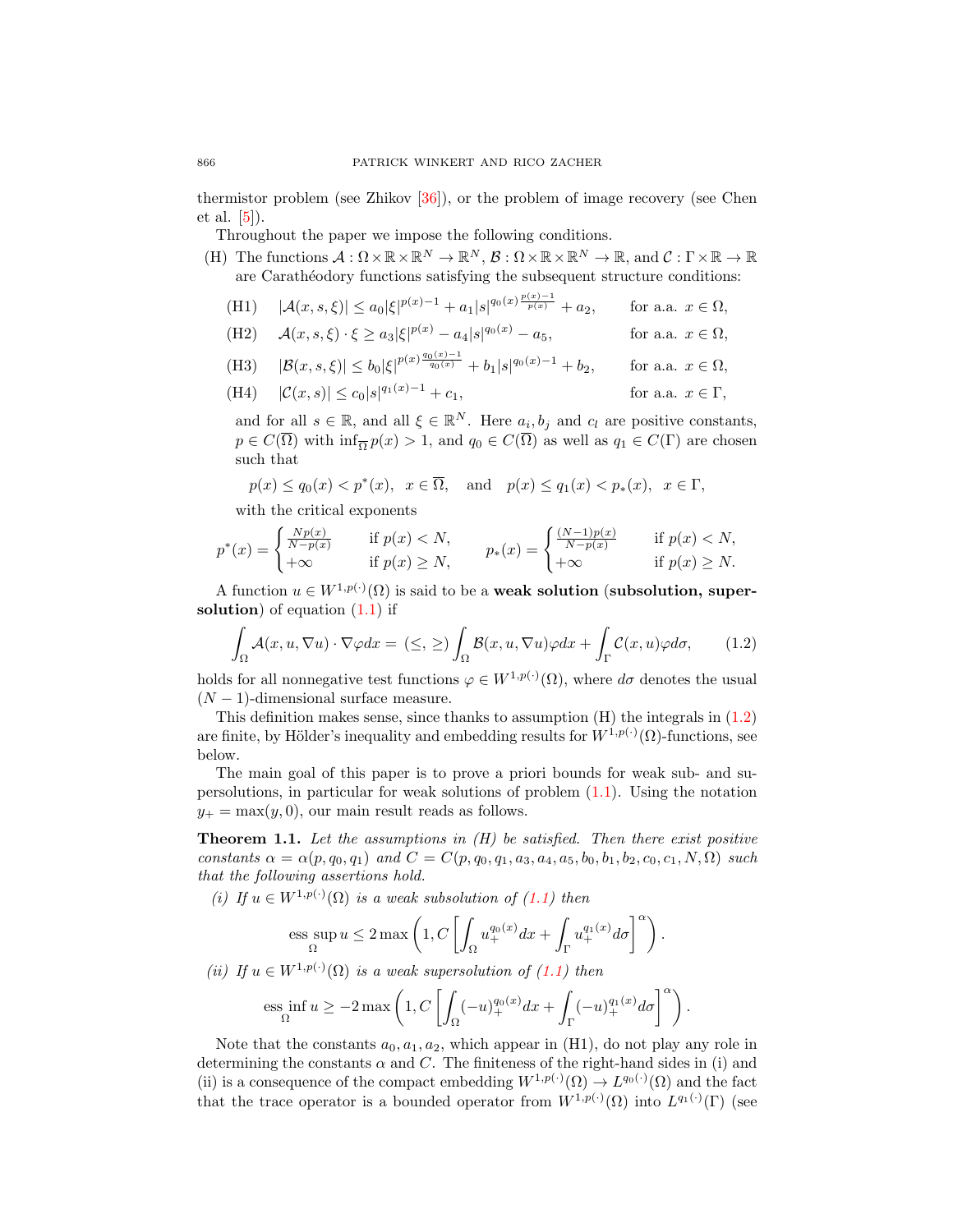Fan et al. [\[15,](#page-12-3) Theorem 1.3] and Fan [\[12,](#page-12-4) Corollary 2.4]). We further point out that we merely assume continuity for the variable exponents  $p, q_0$ , and  $q_1$ ; log-Hölder continuity conditions are not required.

Our proof of Theorem [1.1](#page-1-1) uses De Giorgi's iteration technique and the localization method. By means of the latter we are able to reduce the estimates involving variable exponents to ones with constant exponents, which then also allows us to apply classical embedding results. This crucial step in the proof is achieved by means of an appropriate partition of unity.

By the definition of sub- and supersolution of  $(1.1)$  one easily verifies that a weak solution is both a weak subsolution and a weak supersolution. Hence we have the following.

**Corollary 1.2.** Let the assumptions (H) be satisfied and let  $u \in W^{1,p(\cdot)}(\Omega)$  be a weak solution of [\(1.1\)](#page-0-0). Then  $u \in L^{\infty}(\Omega)$  and the estimates in (i) and (ii) from Theorem [1.1](#page-1-1) are valid.

The main novelty of the paper consists in the generality of the assumptions needed to establish the boundedness of weak solutions to  $(1.1)$ . In particular the assumptions on the nonlinearity  $\mathcal C$  are rather general, allowing for a growth term with variable exponent, which seems to be optimal. Another novelty is the use of the localization technique in the context of global a priori estimates for problems with variable exponents and nonlinear conormal derivative boundary conditions.

Let us comment on some relevant known results on elliptic problems with  $p(x)$ structure. Local boundedness of solutions to the equation

<span id="page-2-0"></span>
$$
-\operatorname{div} \mathcal{A}(x, u, \nabla u) = \mathcal{B}(x, u, \nabla u) \quad \text{in } \Omega,
$$
\n(1.3)

has been studied by Fan and Zhao [\[16\]](#page-12-5). There it is shown that under suitable structure conditions every weak solution  $u$  of  $(1.3)$  (corresponding to test functions  $\varphi \in W_0^{1,p(x)}(\Omega)$  belongs to  $L^{\infty}_{loc}(\Omega)$ , and if in addition u is bounded on the boundary Γ, then  $u \in L^{\infty}(\Omega)$ . The proof uses De Giorgi iterations as well. Recently, Gasiński and Papageorgiou (see [\[19,](#page-12-6) Proposition 3.1]) studied global a priori bounds for weak solutions to the equation

<span id="page-2-1"></span>
$$
-\Delta_{p(x)}u = g(x, u) \qquad \text{in } \Omega,
$$
  
\n
$$
\frac{\partial u}{\partial \nu} = 0 \qquad \text{on } \Gamma,
$$
\n(1.4)

where the Carathéodory function  $g : \Omega \times \mathbb{R} \to \mathbb{R}$  satisfies a subcritical growth condition. They proved that every weak solution  $u \in W^{1,p(\cdot)}(\Omega)$  of problem  $(1.4)$ belongs to  $L^{\infty}(\Omega)$  provided  $p \in C^1(\overline{\Omega})$  satisfying  $1 < \min_{x \in \overline{\Omega}} p(x)$ .

L<sup>∞</sup>-estimates for solutions of [\(1.1\)](#page-0-0) in case  $p(x) \equiv p$  with  $q_0(x) = q_1(x) \equiv p$  have been established by the first author in [\[33,](#page-13-4) [34\]](#page-13-5) following Moser's iteration technique (for constant  $p$  see also Pucci and Servadei  $[28]$ ).

Concerning boundedness and regularity results for problems of type [\(1.3\)](#page-2-0), in particular for the special case

$$
-\operatorname{div}(|\nabla u|^{p(x)-2}\nabla u) = 0,
$$

we further refer to Acerbi and Mingione  $[1, 2]$  $[1, 2]$ , Antontsev and Consiglieri  $[3]$ , Chiadò Piat and Coscia [\[6\]](#page-12-10), Diening et al. [\[9\]](#page-12-11), Eleuteri and Habermann [\[11\]](#page-12-12), Fan [\[13,](#page-12-13) [14\]](#page-12-14), Fan and Zhao [\[18\]](#page-12-15), Habermann and Zatorska-Goldstein [\[20\]](#page-12-16), Harjulehto et al. [\[21\]](#page-12-17), Liskevich and Skrypnik [\[25\]](#page-12-18), Lukkari [\[26,](#page-12-19) [27\]](#page-13-7) and the references given therein.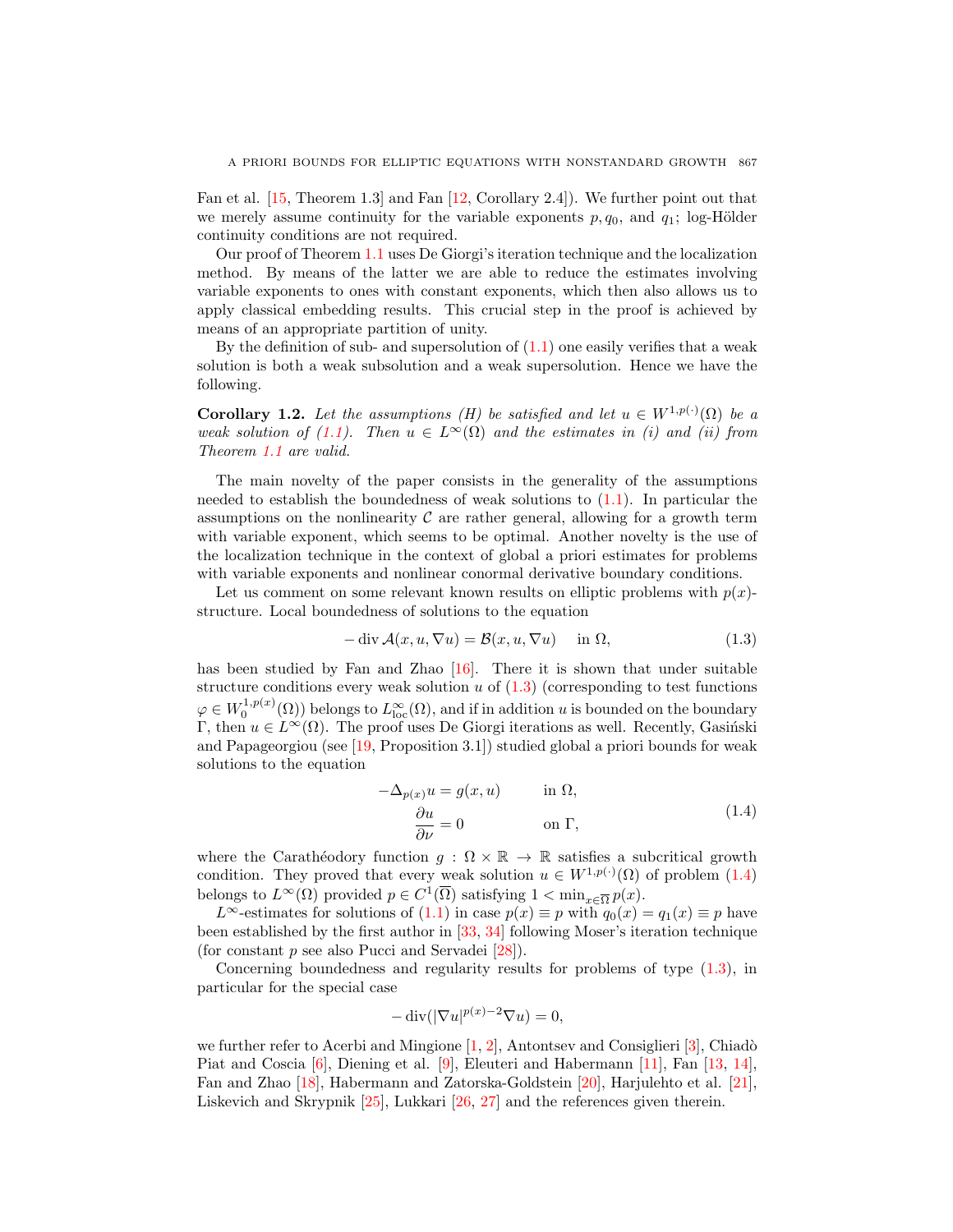The paper is organized as follows. In Section 2 we fix some notation and recall the definition of the variable exponent spaces  $L^{p(\cdot)}(\Omega)$  and  $W^{1,p(\cdot)}(\Omega)$ . We further state a lemma on sequences of numbers which will be needed for the De Giorgi iterations. The main result is proved in Section 3. From the structure conditions we first derive truncated energy estimates. These are then used, together with the localization method and embedding results, to prove suitable iterative inequalities, which in turn imply the desired a priori bounds.

2. Notations and preliminaries. Suppose that  $\Omega$  is a bounded domain in  $\mathbb{R}^N$ with Lipschitz boundary  $\Gamma$  and let  $p \in C(\overline{\Omega})$  with  $p(x) > 1$  for all  $x \in \overline{\Omega}$ . We set  $p^- := \min_{x \in \overline{\Omega}} p(x)$  and  $p^+ := \max_{x \in \overline{\Omega}} p(x)$ , then  $p^- > 1$  and  $p^+ < \infty$ . By  $L^{p(\cdot)}(\Omega)$ we identify the variable exponent Lebesgue space which is defined by

$$
L^{p(\cdot)}(\Omega) = \left\{ u \mid u : \Omega \to \mathbb{R} \text{ is measurable and } \int_{\Omega} |u|^{p(x)} dx < +\infty \right\}
$$

equipped with the Luxemburg norm

$$
||u||_{L^{p(\cdot)}(\Omega)} = \inf \left\{ \tau > 0 : \int_{\Omega} \left| \frac{u(x)}{\tau} \right|^{p(x)} dx \le 1 \right\}.
$$

The variable exponent Sobolev space  $W^{1,p(\cdot)}(\Omega)$  is defined by

$$
W^{1,p(\cdot)}(\Omega) = \{ u \in L^{p(\cdot)}(\Omega) : |\nabla u| \in L^{p(\cdot)}(\Omega) \}
$$

with the norm

$$
||u||_{W^{1,p(\cdot)}(\Omega)} = ||\nabla u||_{L^{p(\cdot)}(\Omega)} + ||u||_{L^{p(\cdot)}(\Omega)}.
$$

For more information and basic properties of variable exponent spaces we refer the reader to the papers of Fan and Zhao  $[17]$ , Kováčik and Rákosník  $[22]$  and the recent monograph of Diening et al. [\[10\]](#page-12-22). If  $p(x) \equiv p$  is a constant, the usual Sobolev space  $W^{1,p}(\Omega)$  is endowed with the norm

$$
||u||_{W^{1,p}(\Omega)} = \left(\int_{\Omega} |\nabla u|^p dx + \int_{\Omega} |u|^p dx\right)^{\frac{1}{p}}.
$$

For  $q_0 \in C(\overline{\Omega})$  and  $q_1 \in C(\Gamma)$  (as in (H)) we define

$$
q_0^+ = \max_{\overline{\Omega}} q_0(x), \quad q_0^- = \min_{\overline{\Omega}} q_0(x),
$$
  
 $q_1^+ = \max_{\Gamma} q_1(x), \quad q_1^- = \min_{\Gamma} q_1(x).$ 

For  $s \in [1,\infty)$  we further use the notation

$$
s^* = \begin{cases} \frac{Ns}{N-s} & \text{if } s < N, \\ +\infty & \text{if } s \ge N, \end{cases} \qquad s_* = \begin{cases} \frac{(N-1)s}{N-s} & \text{if } s < N, \\ +\infty & \text{if } s \ge N. \end{cases}
$$

The following lemma concerning the geometric convergence of sequences of numbers will be needed for the De Giorgi iteration arguments below. It can be found, for example in [\[32\]](#page-13-8). The case  $\delta_1 = \delta_2$  is contained in [\[23,](#page-12-23) Chapter II, Lemma 5.6], see also [\[7,](#page-12-24) Chapter I, Lemma 4.1].

<span id="page-3-0"></span>**Lemma 2.1.** Let  $\{Y_n\}, n = 0, 1, 2, \ldots$ , be a sequence of positive numbers, satisfying the recursion inequality

$$
Y_{n+1} \leq K b^{n} \left( Y_{n}^{1+\delta_{1}} + Y_{n}^{1+\delta_{2}} \right), \quad n = 0, 1, 2, \dots,
$$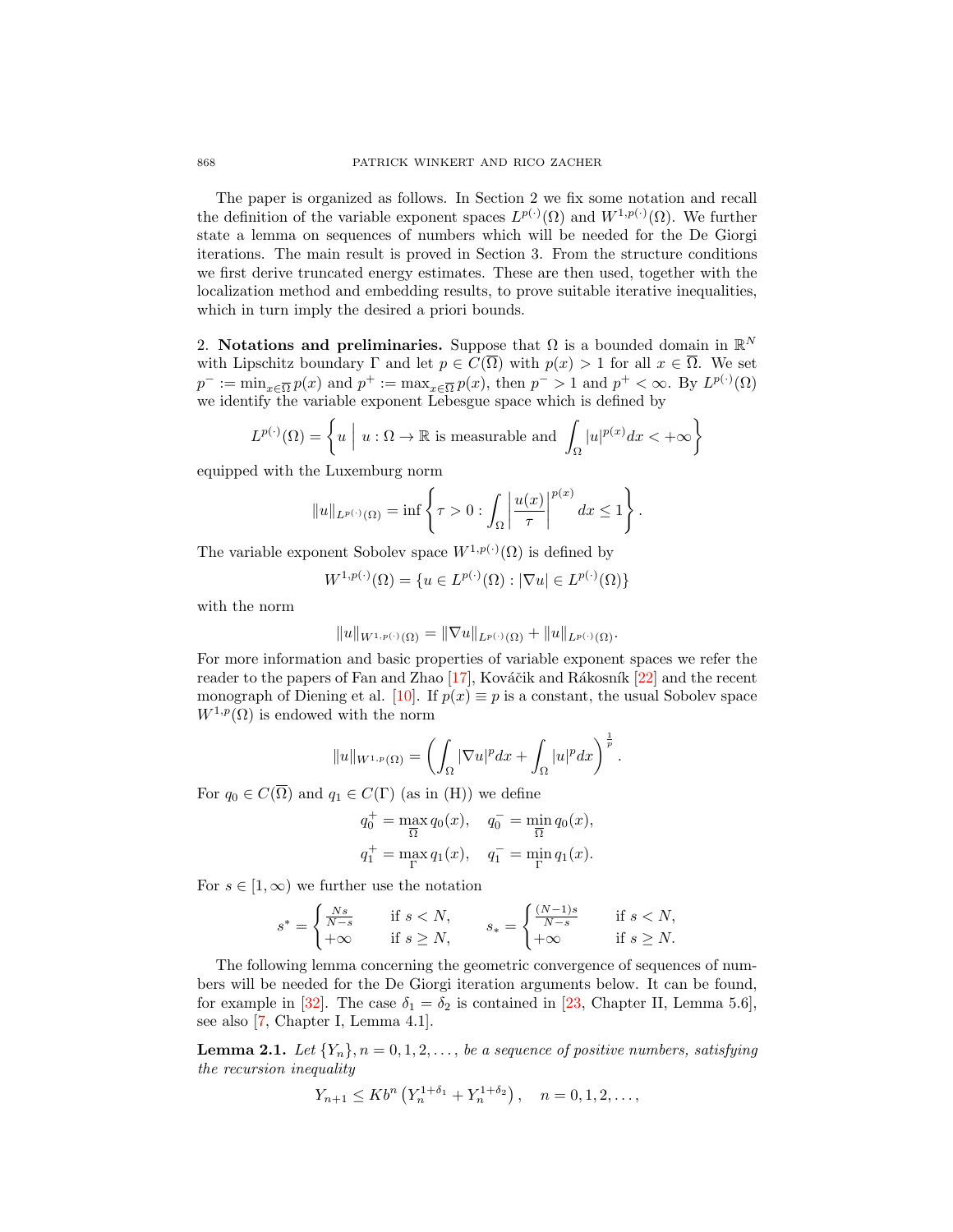A PRIORI BOUNDS FOR ELLIPTIC EQUATIONS WITH NONSTANDARD GROWTH 869

for some  $b > 1$ ,  $K > 0$ , and  $\delta_2 \geq \delta_1 > 0$ . If

$$
Y_0 \le (2K)^{-\frac{1}{\delta_1}} b^{-\frac{1}{\delta_1^2}},
$$

then

$$
Y_n \le (2K)^{-\frac{1}{\delta_1}} b^{-\frac{1}{\delta_1^2}} b^{-\frac{n}{\delta_1}}, \quad n \in \mathbb{N},
$$

in particular  $\{Y_n\} \to 0$  as  $n \to \infty$ .

3. Truncated energy estimates and proof of Theorem [1.1.](#page-1-1) Our proof of the sup-bounds for weak subsolutions of  $(1.1)$  is based on the following lemma on truncated energy estimates.

<span id="page-4-1"></span>**Lemma 3.1.** Let the conditions in  $(H)$  be satisfied. If u is a weak subsolution of  $(1.1)$ , there holds

$$
\int_{A_k}|\nabla u|^{p(x)}dx\leq d_1\int_{A_k}u^{q_0(x)}dx+d_2\int_{\Gamma_k}u^{q_1(x)}d\sigma,
$$

where

$$
A_k = \{x \in \Omega : u(x) > k\},
$$
  $\Gamma_k = \{x \in \Gamma : u(x) > k\},$   $k \ge 1$ ,

and  $d_1 = 2a_3^{-1}(a_4 + a_5 + b_1 + b_2 + b_0 \varepsilon^{-(q_0^+ + 1)}), d_2 = 2a_3^{-1}(c_0 + c_1),$  and  $\varepsilon = \min(1, \frac{a_3}{2b_0}).$ 

*Proof.* Let  $u \in W^{1,p(\cdot)}(\Omega)$  be a weak subsolution of  $(1.1)$  and let  $k \geq 1$ . Taking  $\varphi = (u - k)_+ = \max(u - k, 0) \in W^{1, p(\cdot)}(\Omega)$  (see [\[24,](#page-12-25) Lemma 3.2]) as test function in  $(1.2)$  with the ' $\leq$ '-sign we obtain

$$
\int_{A_k} \mathcal{A}(x, u, \nabla u) \cdot \nabla (u - k) dx
$$
\n
$$
\leq \int_{A_k} \mathcal{B}(x, u, \nabla u) (u - k) dx + \int_{\Gamma_k} \mathcal{C}(x, u) (u - k) d\sigma.
$$
\n(3.1)

Using the structure condition  $(H2)$  we estimate the left-hand side of  $(3.1)$  as follows.

<span id="page-4-0"></span>
$$
\int_{A_k} \mathcal{A}(x, u, \nabla u) \cdot \nabla (u - k) dx
$$
\n
$$
= \int_{A_k} \mathcal{A}(x, u, \nabla u) \cdot \nabla u dx
$$
\n
$$
\geq \int_{A_k} \left( a_3 |\nabla u|^{p(x)} - a_4 |u|^{q_0(x)} - a_5 \right) dx
$$
\n
$$
\geq a_3 \int_{A_k} |\nabla u|^{p(x)} dx - (a_4 + a_5) \int_{A_k} |u|^{q_0(x)} dx,
$$
\n(3.2)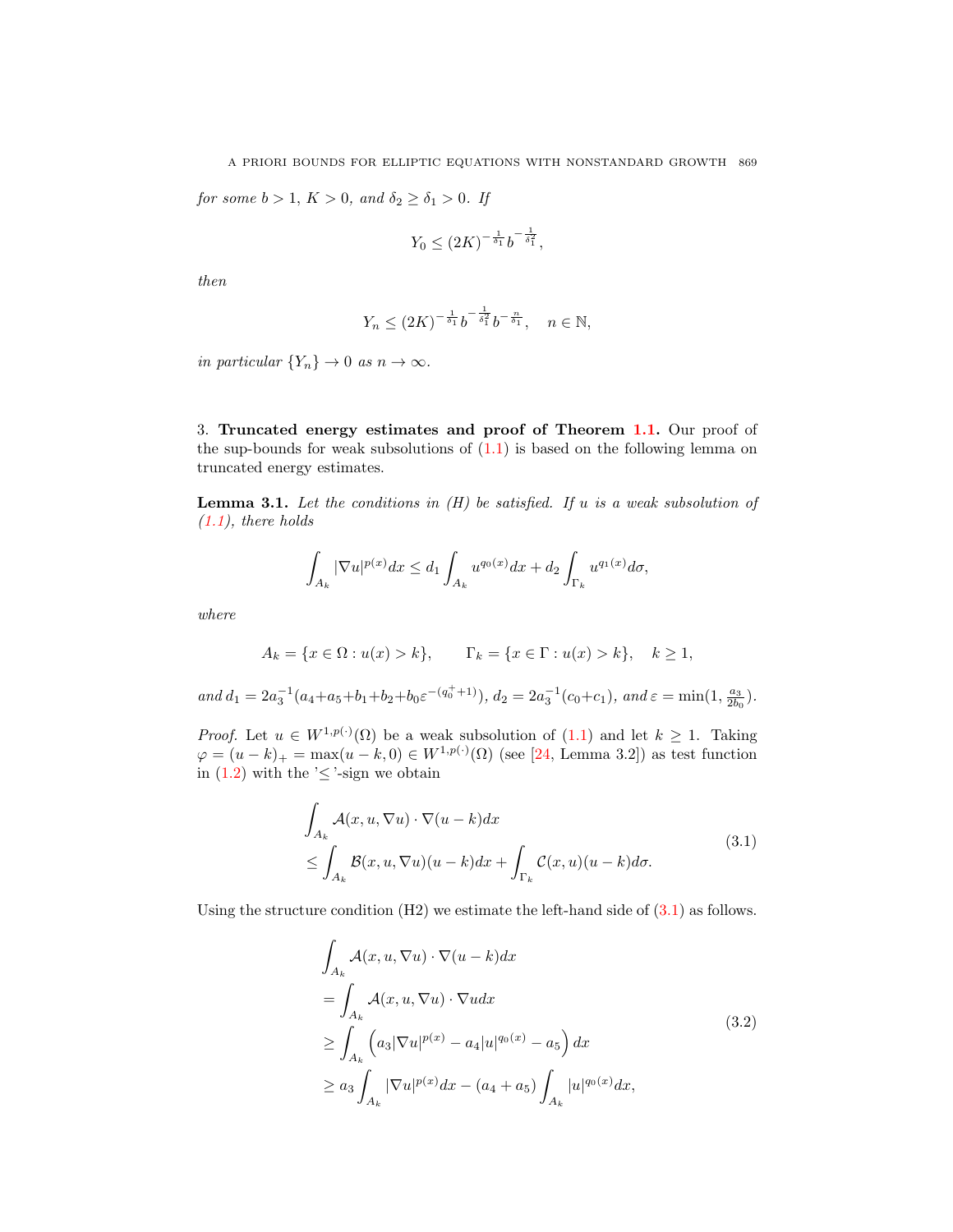as  $u^{q_0(x)} > u > 1$  in  $A_k$ . Now, we are going to estimate the right-hand side of [\(3.1\)](#page-4-0). By Young's inequality with  $\varepsilon \in (0, 1]$  and condition (H3) we have

$$
\int_{A_k} \mathcal{B}(x, u, \nabla u)(u - k) dx
$$
\n
$$
\leq \int_{A_k} \left[ b_0 |\nabla u|^{p(x) \frac{q_0(x) - 1}{q_0(x)}} + b_1 |u|^{q_0(x) - 1} + b_2 \right] (u - k) dx
$$
\n
$$
\leq b_0 \int_{A_k} \left[ \varepsilon^{\frac{q_0(x) - 1}{q_0(x)}} |\nabla u|^{p(x) \frac{q_0(x) - 1}{q_0(x)}} \varepsilon^{-\frac{q_0(x) - 1}{q_0(x)}} u \right] dx + (b_1 + b_2) \int_{A_k} |u|^{q_0(x)} dx \qquad (3.3)
$$
\n
$$
\leq b_0 \int_{A_k} \varepsilon |\nabla u|^{p(x)} dx + b_0 \int_{A_k} \varepsilon^{-(q_0(x) - 1)} u^{q_0(x)} dx + (b_1 + b_2) \int_{A_k} |u|^{q_0(x)} dx
$$
\n
$$
\leq \varepsilon b_0 \int_{A_k} |\nabla u|^{p(x)} dx + \left( b_0 \varepsilon^{-(q_0^+ - 1)} + b_1 + b_2 \right) \int_{A_k} u^{q_0(x)} dx.
$$

Thanks to condition (H4), the boundary integral can be estimated through

$$
\int_{\Gamma_k} C(x, u)(u - k)d\sigma \le \int_{\Gamma_k} (c_0|u|^{q_1(x) - 1} + c_1)(u - k)d\sigma
$$
\n
$$
\le (c_0 + c_1) \int_{\Gamma_k} u^{q_1(x)}d\sigma,
$$
\n(3.4)

<span id="page-5-0"></span> $\Box$ 

as  $u > 1$  on  $\Gamma_k$ . Combining [\(3.1\)](#page-4-0)–[\(3.4\)](#page-5-0) and choosing  $\varepsilon = \min(1, \frac{a_3}{2b_0})$  gives

$$
\frac{a_3}{2} \int_{A_k} |\nabla u|^{p(x)} dx
$$
\n
$$
\leq (a_4 + a_5 + b_1 + b_2 + b_0 \varepsilon^{-(q_0^+ + 1)}) \int_{A_k} u^{q_0(x)} dx + (c_0 + c_1) \int_{\Gamma_k} u^{q_1(x)} d\sigma.
$$

Dividing the last inequality by  $\frac{a_3}{2} > 0$  yields the assertion of the lemma.

The corresponding result for supersolutions reads as follows.

<span id="page-5-1"></span>**Lemma 3.2.** Let the conditions in  $(H)$  be satisfied. If u is a weak supersolution of  $(1.1)$ , there holds

$$
\int_{\tilde{A}_k} |\nabla u|^{p(x)} dx \le d_1 \int_{\tilde{A}_k} (-u)^{q_0(x)} dx + d_2 \int_{\tilde{\Gamma}_k} (-u)^{q_1(x)} d\sigma,
$$

where

$$
\tilde{A}_k = \{ x \in \Omega : -u(x) > k \}, \qquad \tilde{\Gamma}_k = \{ x \in \Gamma : -u(x) > k \}, \quad k \ge 1,
$$

and  $d_1$  and  $d_2$  are the same constants as in Lemma [3.1.](#page-4-1)

*Proof.* The proof is analogous to the previous one. We take  $\varphi = -(u + k)$ <sub>−</sub>  $-\min(u+k,0) \geq 0$  as test function in [\(1.2\)](#page-1-0), which now holds with the ' $\geq$ '-sign, and use the same arguments as in the proof of Lemma [3.1.](#page-4-1) This yields the asserted inequality.  $\Box$ 

Now we are in position to prove the main result of this paper.

Proof of Theorem [1.1.](#page-1-1)

(i) Definition of the iteration variables  $Z_n$ ,  $\tilde{Z}_n$ , and basic estimates. Let now

$$
k_n = k\left(2 - \frac{1}{2^n}\right), \quad n = 0, 1, 2, \dots,
$$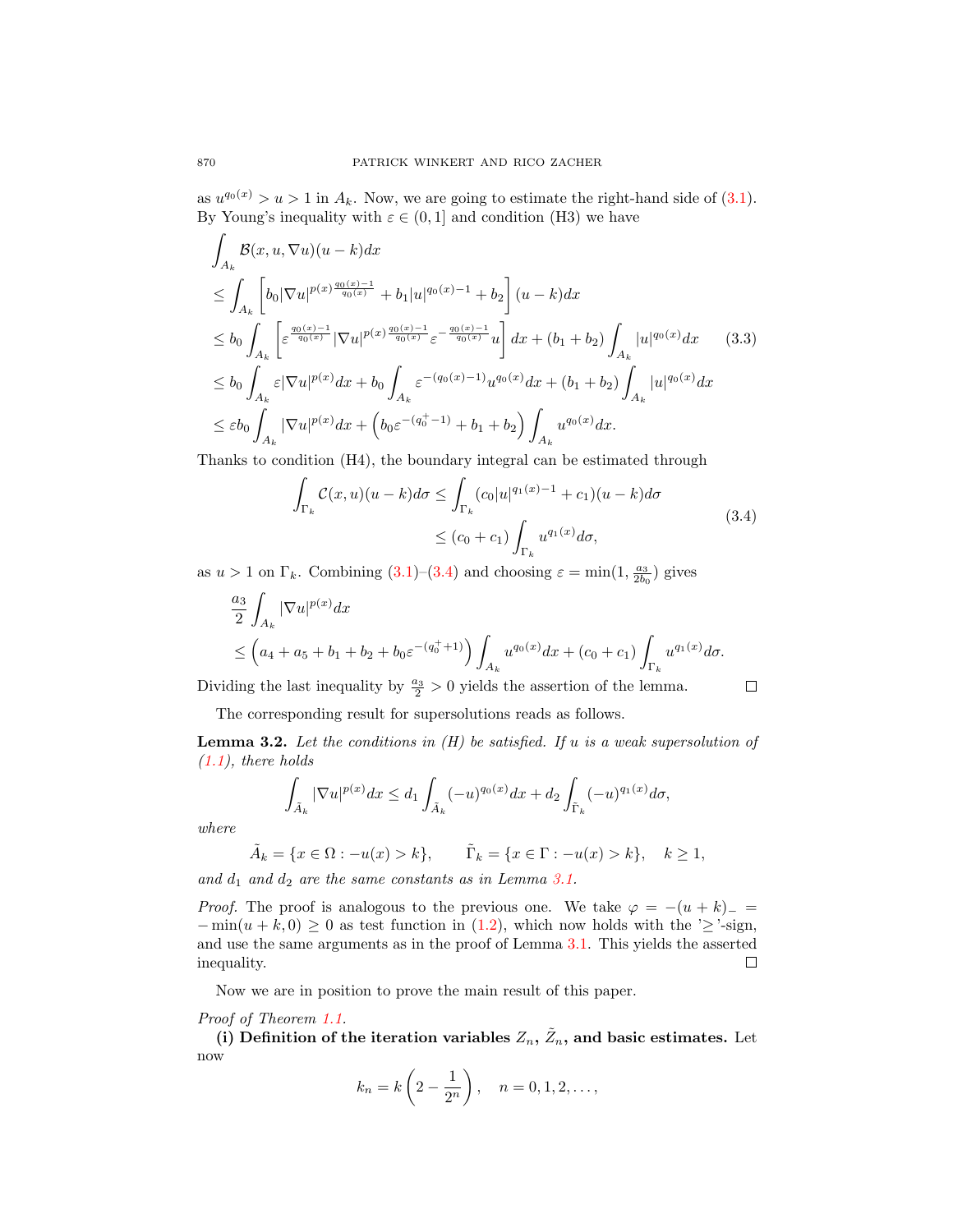with  $k \geq 1$  specified later and put

$$
Z_n := \int_{A_{k_n}} (u - k_n)^{q_0(x)} dx, \qquad \tilde{Z}_n := \int_{\Gamma_{k_n}} (u - k_n)^{q_1(x)} d\sigma.
$$

We have

$$
Z_n \ge \int_{A_{k_{n+1}}} (u - k_n)^{q_0(x)} dx \ge \int_{A_{k_{n+1}}} u^{q_0(x)} \left(1 - \frac{k_n}{k_{n+1}}\right)^{q_0(x)} dx
$$
  

$$
\ge \int_{A_{k_{n+1}}} \frac{1}{2^{q_0(x)(n+2)}} u^{q_0(x)} dx,
$$

and thus

<span id="page-6-0"></span>
$$
\int_{A_{k_{n+1}}} u^{q_0(x)} dx \le 2^{q_0^+(n+2)} Z_n.
$$
\n(3.5)

Analogously, we see that

<span id="page-6-2"></span><span id="page-6-1"></span>
$$
\int_{\Gamma_{k_{n+1}}} u^{q_1(x)} d\sigma \le 2^{q_1^+(n+2)} \tilde{Z}_n.
$$
\n(3.6)

From  $(3.5)-(3.6)$  $(3.5)-(3.6)$  and Lemma [3.1](#page-4-1) with k being replaced by  $k_{n+1} \geq 1$  it follows that

$$
\int_{A_{k_{n+1}}} |\nabla(u - k_{n+1})|^{p(x)} dx \leq d_3 a^n (Z_n + \tilde{Z}_n),
$$
\n(3.7)

where  $d_3 = \max\left(d_1 2^{2q_0^+}, d_2 2^{2q_1^+}\right)$  and  $a = \max\left(2^{q_0^+}, 2^{q_1^+}\right)$ .

Furthermore, we have

<span id="page-6-3"></span>
$$
|A_{k_{n+1}}| \leq \int_{A_{k_{n+1}}} \left(\frac{u - k_n}{k_{n+1} - k_n}\right)^{q_0(x)} dx
$$
  
\n
$$
\leq \int_{A_{k_n}} \frac{2^{q_0(x)(n+1)}}{k^{q_0(x)}} (u - k_n)^{q_0(x)} dx
$$
  
\n
$$
\leq \frac{2^{q_0^+(n+1)}}{k^{q_0^-}} \int_{A_{k_n}} (u - k_n)^{q_0(x)} dx
$$
  
\n
$$
= \frac{2^{q_0^+(n+1)}}{k^{q_0^-}} Z_n.
$$
  
\n(3.8)

(ii) Partition of unity. By compactness of  $\overline{\Omega}$ , for any  $R > 0$  there exists a finite open cover  ${B_i(R)}_{i=1,\dots,m}$  of balls  $B_i := B_i(R)$  with radius R such that  $\overline{\Omega} \subset \bigcup_{i=1}^m B_i(R)$ . Moreover, since  $p \in C(\overline{\Omega})$ ,  $q_0 \in C(\overline{\Omega})$ , and  $q_1 \in C(\Gamma)$ , these functions are uniformly continuous on  $\Omega$  and  $\Gamma$ , respectively. Recalling that

$$
p(x) \le q_0(x) < p^*(x), \quad x \in \overline{\Omega}, \quad \text{and} \quad p(x) \le q_1(x) < p_*(x), \quad x \in \Gamma,
$$

we may take  $R > 0$  small enough such that

$$
p_i^+ \le q_{0,i}^+ < (p_i^-)^*
$$
,  $p_i^+ \le q_{1,i}^+ < (p_i^-)_*$ ,  $i = 1, ..., m$ ,

where

$$
\begin{aligned} p_i^+ &= \max_{B_i \cap \overline{\Omega}} p(x), \quad q_{0,i}^+ = \max_{B_i \cap \overline{\Omega}} q_0(x), \\ p_i^- &= \min_{B_i \cap \overline{\Omega}} p(x), \quad q_{1,i}^+ = \max_{B_i \cap \overline{\Omega}} q_1(x). \end{aligned}
$$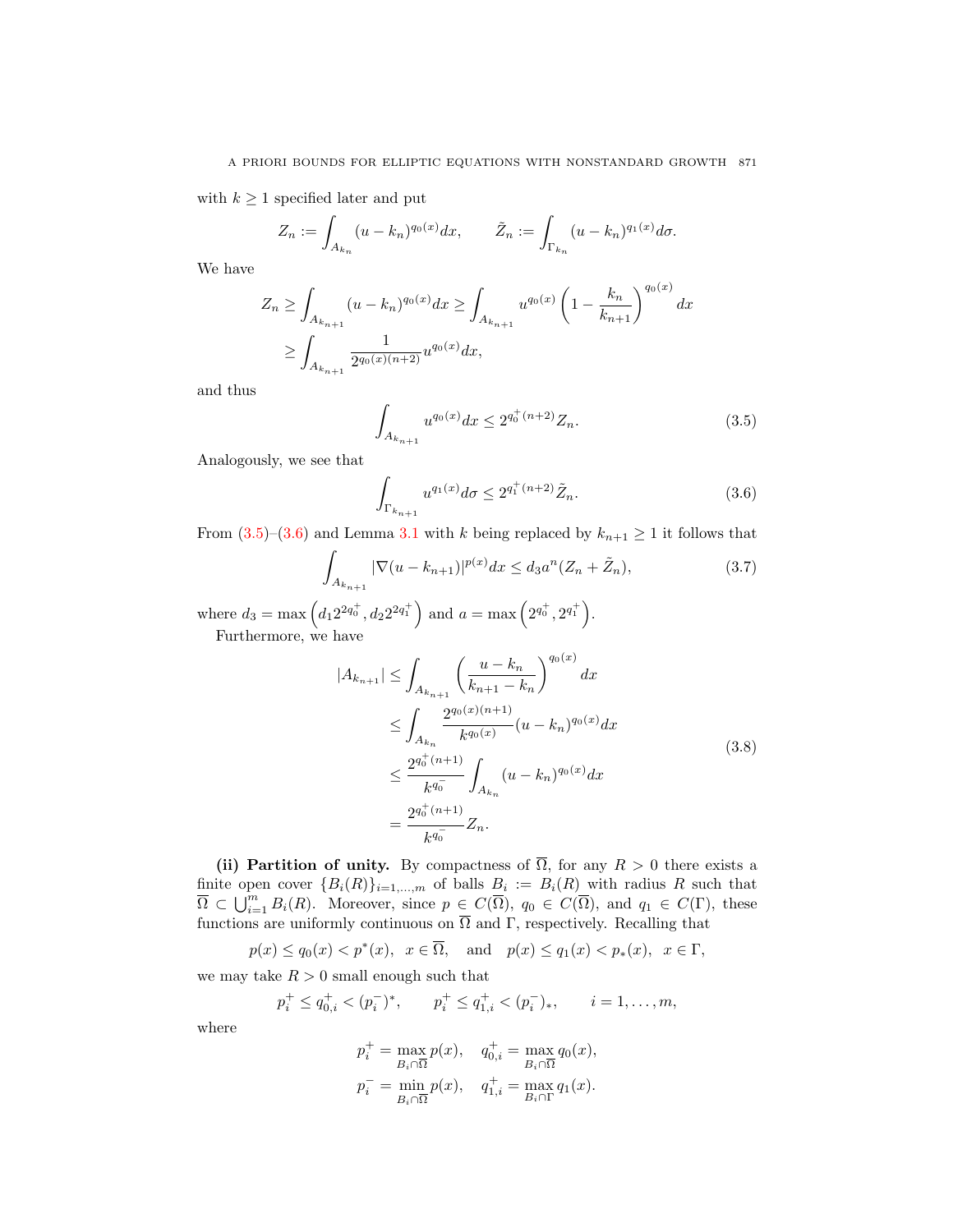We next choose a partition of unity  $\{\xi_i\}_{i=1}^m \subset C_0^{\infty}(\mathbb{R}^N)$  associated to the open cover  ${B_i(R)}_{i=1,...,m}$  (see e.g. [\[30,](#page-13-9) Thm. 6.20]), that is, we have

$$
\operatorname{supp}\xi_i\subset B_i,\quad 0\leq\xi_i\leq 1,\ \ i=1,\ldots,m,\quad\text{and}\ \ \sum_{i=1}^m\xi_i=1\ \ \text{on}\ \overline{\Omega}.
$$

Let  $L > 0$  be a positive constant such that

<span id="page-7-0"></span>
$$
|\nabla \xi_i| \leq L, \quad i = 1, \dots, m.
$$

(iii) Estimating the gradient term in  $(3.7)$  from below. Using the partition of unity from step (ii) we have

$$
\int_{A_{k_{n+1}}} |\nabla(u - k_{n+1})|^{p(x)} dx
$$
\n
$$
= \int_{A_{k_{n+1}}} |\nabla(u - k_{n+1})|^{p(x)} \sum_{i=1}^{m} \xi_i dx
$$
\n
$$
\geq \sum_{i=1}^{m} \int_{A_{k_{n+1}}} (|\nabla(u - k_{n+1})|^{p_i^-} - 1) \xi_i dx
$$
\n
$$
\geq \sum_{i=1}^{m} \int_{A_{k_{n+1}}} |\nabla(u - k_{n+1})|^{p_i^-} \xi_i^{p_i^-} dx - m|A_{k_{n+1}}|,
$$
\n(3.9)

as  $\xi_i \ge \xi_i^{p_i^-}$ . From [\(3.9\)](#page-7-0) we trivially deduce that for all  $i = 1, ..., m$ ,

$$
\int_{A_{k_{n+1}}} |\nabla(u - k_{n+1})|^{p(x)} dx \ge \int_{A_{k_{n+1}}} |\nabla(u - k_{n+1})|^{p_i^-} \xi_i^{p_i^-} dx - m|A_{k_{n+1}}|.
$$
 (3.10)

Combining  $(3.7)$  and  $(3.10)$  and using  $(3.8)$  yields

<span id="page-7-2"></span><span id="page-7-1"></span>
$$
\int_{A_{k_{n+1}}} |\nabla(u - k_{n+1})|^{p_i^-} \xi_i^{p_i^-} dx \le d_4 a^n (Z_n + \tilde{Z}_n)
$$
\n(3.11)

for any  $i = 1, \ldots, m$ , with the positive constant  $d_4 = d_3 + m2^{q_0^+}$ .

(iv) Estimating  $Z_{n+1}$ . Next we want to derive a suitable estimate for the term  $Z_{n+1}$  from above. To this end, we make again use of the partition of unity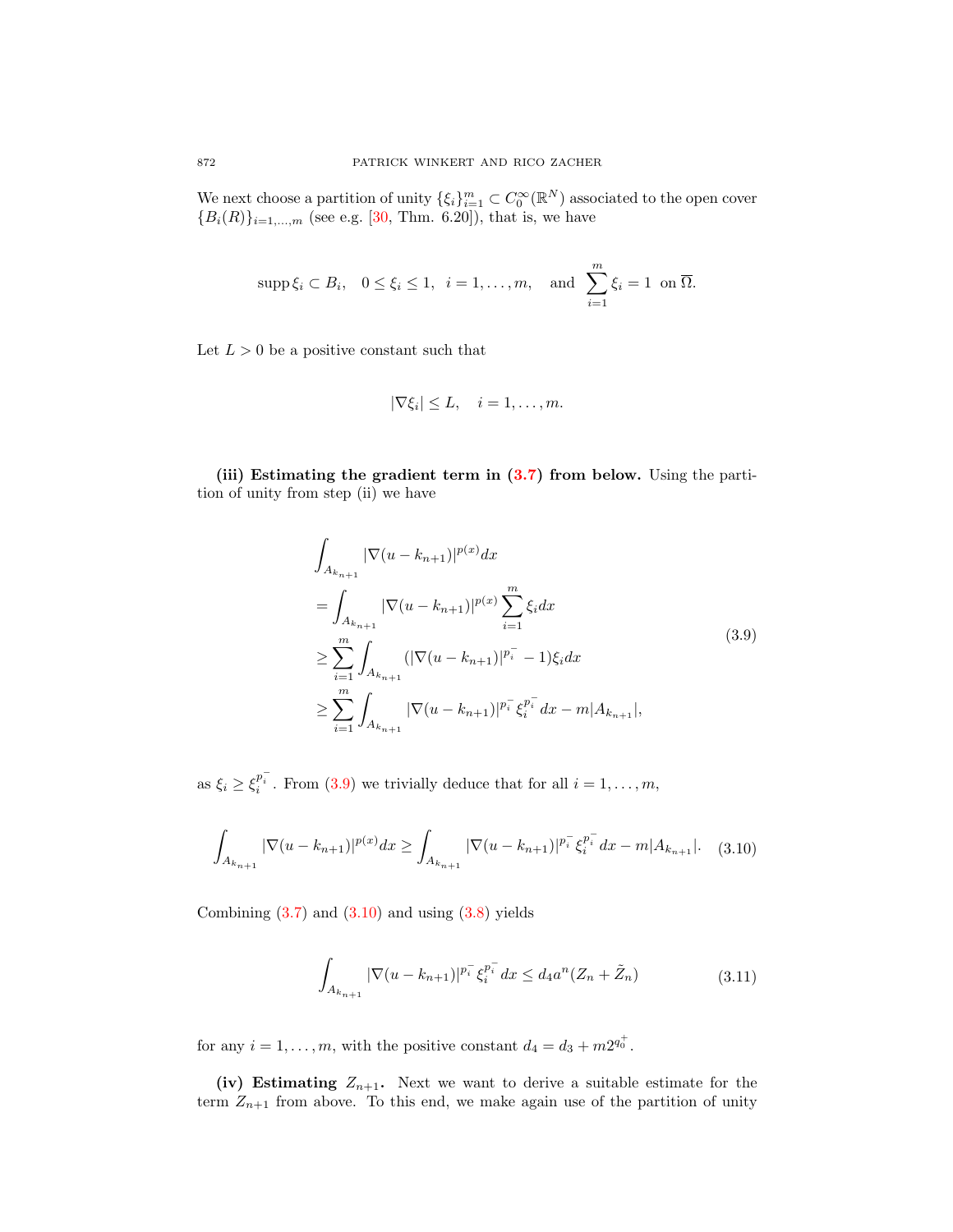## A PRIORI BOUNDS FOR ELLIPTIC EQUATIONS WITH NONSTANDARD GROWTH 873

introduced in step (ii). We have

$$
Z_{n+1} = \int_{A_{k_{n+1}}} (u - k_{n+1})^{q_0(x)} dx
$$
  
\n
$$
= \int_{A_{k_{n+1}}} (u - k_{n+1})^{q_0(x)} \left(\sum_{i=1}^m \xi_i\right)^{q_0^+} dx
$$
  
\n
$$
\leq \int_{A_{k_{n+1}}} (u - k_{n+1})^{q_0(x)} m^{q_0^+} \sum_{i=1}^m \xi_i^{q_0^+} dx
$$
  
\n
$$
\leq m^{q_0^+} \sum_{i=1}^m \int_{A_{k_{n+1}}} (u - k_{n+1})^{q_0(x)} \xi_i^{q_0(x)} dx
$$
  
\n
$$
\leq m^{q_0^+} \sum_{i=1}^m \left[ \int_{A_{k_{n+1}}} (u - k_{n+1})^{q_{0,i}^+} \xi_i^{q_{0,i}^+} dx + \int_{A_{k_{n+1}}} (u - k_{n+1})^{q_{0,i}^-} \xi_i^{q_{0,i}^-} dx \right],
$$
\n(3.12)

where we have set  $q_{0,i}^- = \min_{B_i \cap \overline{\Omega}} q_0(x)$ . Observe that  $p_i^- \leq q_{0,i}^- \leq q_{0,i}^+ < (p_i^-)^*$  for all  $i = 1, \ldots, m$ .

Let now  $i \in \{1, \ldots, m\}$  be fixed, and suppose that  $r \in \{q_{0,i}^-, q_{0,i}^+\}$ . Then  $p_i^- \leq$  $r < (p_i^-)^*$  and  $r \leq q^+$ , where  $q^+ = \max(q_0^+, q_1^+)$ . By Hölder's inequality and the continuous embedding  $W^{1,p_i^-}(\Omega) \hookrightarrow L^{(p_i^-)^*}(\Omega)$ , we may estimate as follows.

<span id="page-8-1"></span><span id="page-8-0"></span>
$$
\int_{\Omega} (u - k_{n+1})_{+}^{r} \xi_{i}^{r} dx
$$
\n
$$
\leq \left( \int_{\Omega} (u - k_{n+1})_{+}^{(p_{i}^{-})^{*}} \xi_{i}^{(p_{i}^{-})^{*}} dx \right)^{\frac{r}{(p_{i}^{-})^{*}}} |A_{k_{n+1}}|^{1 - \frac{r}{(p_{i}^{-})^{*}}} \\
\leq C^{q^{+}} \left( \int_{\Omega} \left[ |\nabla[(u - k_{n+1})_{+} \xi_{i}]|^{p_{i}^{-}} + |(u - k_{n+1})_{+} \xi_{i}|^{p_{i}^{-}} \right] dx \right)^{\frac{r}{p_{i}^{-}}} |A_{k_{n+1}}|^{1 - \frac{r}{(p_{i}^{-})^{*}}},
$$
\n(3.13)

where  $C = \max(1, C(p_1^-, N), \ldots, C(p_m^-, N))$  with  $C(p_j^-, N)$  being the embedding constant corresponding to the embedding  $W^{1,p_j^-}(\Omega) \hookrightarrow L^{(p_j^-)^*}(\Omega), j = 1,\ldots,m.$ Thus  $C$  is independent of  $i$ . A simple calculation shows that the right-hand side of [\(3.13\)](#page-8-0) can be estimated further to obtain

<span id="page-8-2"></span>
$$
\int_{\Omega} (u - k_{n+1})_{+}^{r} \xi_{i}^{r} dx
$$
\n
$$
\leq d_{5} \left( \int_{\Omega} |\nabla (u - k_{n+1})_{+}|^{p_{i}^{-}} \xi_{i}^{p_{i}^{-}} dx \right)^{\frac{r}{p_{i}^{-}}} |A_{k_{n+1}}|^{1 - \frac{r}{(p_{i}^{-})^{*}}} \qquad (3.14)
$$
\n
$$
+ d_{6} \left( \int_{A_{k_{n+1}}} u^{q_{0}(x)} dx \right)^{\frac{r}{p_{i}^{-}}} |A_{k_{n+1}}|^{1 - \frac{r}{(p_{i}^{-})^{*}}}.
$$

Here  $d_5 = d_5(q^+, C)$  and  $d_6 = d_6(p^+, q^+, C, L)$  are positive constants, where L is the constant introduced in step (ii).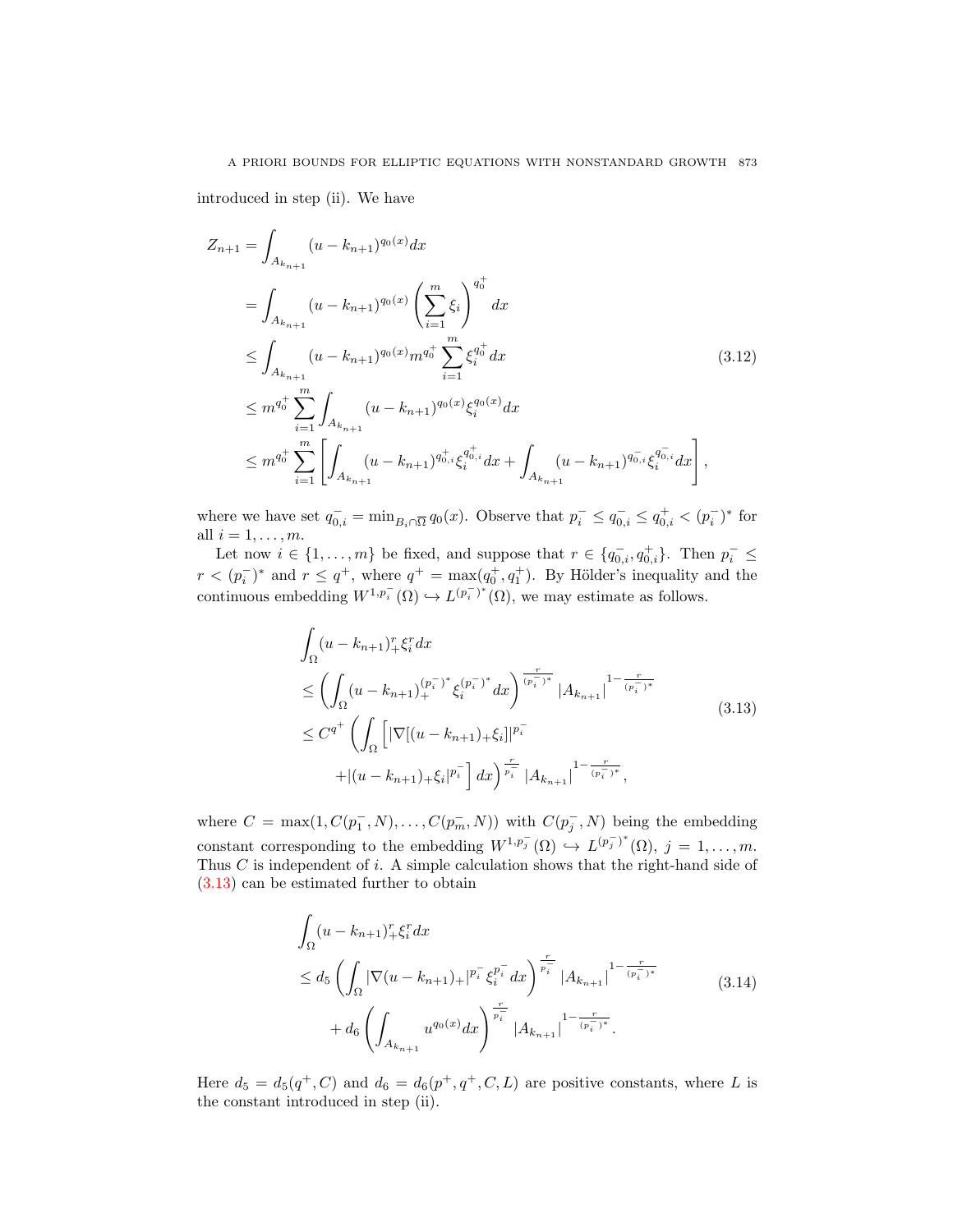Using [\(3.5\)](#page-6-0), [\(3.11\)](#page-7-2), [\(3.12\)](#page-8-1), and [\(3.14\)](#page-8-2) with  $r = q_{0,i}^+$  and  $r = q_{0,i}^-$ , respectively, for  $i = 1, \ldots, m$ , we get

$$
Z_{n+1} \leq m^{q_0^+} \sum_{i=1}^m \left[ d_5 \left( d_4 a^n (Z_n + \tilde{Z}_n) \right)^{\frac{q_{0,i}^+}{p_i^-}} \left| A_{k_{n+1}} \right|^{1 - \frac{q_{0,i}^+}{(p_i^-)^*}} \right. \\
\left. + d_6 \left( 2^{q_0^+ (n+2)} Z_n \right)^{\frac{q_{0,i}^+}{p_i^-}} \left| A_{k_{n+1}} \right|^{1 - \frac{q_{0,i}^+}{(p_i^-)^*}} \right. \\
\left. + d_5 \left( d_4 a^n (Z_n + \tilde{Z}_n) dx \right)^{\frac{q_{0,i}^-}{p_i^-}} \left| A_{k_{n+1}} \right|^{1 - \frac{q_{0,i}^-}{(p_i^-)^*}} \right. \\
\left. + d_6 \left( 2^{q_0^+ (n+2)} Z_n \right)^{\frac{q_{0,i}^-}{p_i^-}} \left| A_{k_{n+1}} \right|^{1 - \frac{q_{0,i}^-}{(p_i^-)^*}} \right].
$$
\n
$$
(3.15)
$$

Setting

<span id="page-9-3"></span><span id="page-9-2"></span><span id="page-9-0"></span>
$$
Y_n := Z_n + \tilde{Z}_n
$$

and 
$$
\eta = \max \left( \frac{q_{0,1}^+}{(p_1^-)^*}, \dots, \frac{q_{0,m}^+}{(p_m^-)^*} \right)
$$
 we have for  $r \in \{q_{0,i}^+, q_{0,i}^-\}$   
\n
$$
\left( d_4 a^n (Z_n + \tilde{Z}_n) \right)^{\frac{r}{p_i^-}} \leq (d_4)^{\frac{q^+}{p^-}} \left( a^{\frac{q^+}{p^-}} \right)^n (Y_n + Y_n^{\frac{q^+}{p^-}}),
$$
\n
$$
\left( 2^{q_0^+ (n+2)} Z_n \right)^{\frac{r}{p_i^-}} \leq \left( 2^{\frac{(q^+)^2 (n+2)}{p^-}} \right) (Y_n + Y_n^{\frac{q^+}{p^-}}),
$$
\n
$$
\left| A_{k_{n+1}} \right|^{1 - \frac{r}{(p_i^-)^*}} \leq 2^{q^+(n+1)} \left( \frac{1}{k^{q_0^-}} \right)^{1-\eta} (Y_n + Y_n^{1-\eta}).
$$
\n(3.16)

Using these estimates, we conclude from [\(3.15\)](#page-9-0) that

$$
Z_{n+1} \le d_7 d_8^n \frac{1}{k^{q_0^-(1-\eta)}} \left( Y_n^2 + Y_n^{2-\eta} + Y_n^{1+\frac{q^+}{p^-}} + Y_n^{1+\frac{q^+}{p^-}-\eta} \right) \tag{3.17}
$$

where  $d_7$  and  $d_8$  are positive constants that only depend on the data.

(v) Estimating  $\tilde{Z}_{n+1}$ . We proceed similarly as in step (iv). Analogously to  $(3.12)$  we get an estimate for  $\tilde{Z}_{n+1}$  of the form

$$
\tilde{Z}_{n+1} \le m^{q_1^+} \sum_{i=1}^m \left[ \int_{\Gamma_{k_{n+1}}} (u - k_{n+1})^{q_{1,i}^+} \xi_i^{q_{1,i}^+} d\sigma + \int_{\Gamma_{k_{n+1}}} (u - k_{n+1})^{q_{1,i}^-} \xi_i^{q_{1,i}^-} d\sigma \right], \quad (3.18)
$$

where  $q_{1,i}^- = \min_{B_i \cap \Gamma} q_1(x)$ . Note that  $p_i^- \leq q_{1,i}^- \leq q_{1,i}^+ < (p_i^-)_*$  for  $i = 1, \ldots, m$ .

Let now  $i \in \{1, \ldots, m\}$  be fixed, and suppose that  $r \in \{q_{1,i}^-, q_{1,i}^+\}$ , that is we have  $p_i^- \leq r < (p_i^-)_*$  and  $r \leq q^+$ . Define  $s = s_i(r) \in (1, N)$  by means of

<span id="page-9-1"></span>
$$
s_* = \begin{cases} \frac{r + (p_i^-)_*}{2} & \text{if } (p_i^-)_* < \infty, \\ r + 1 & \text{if } (p_i^-)_* = \infty. \end{cases}
$$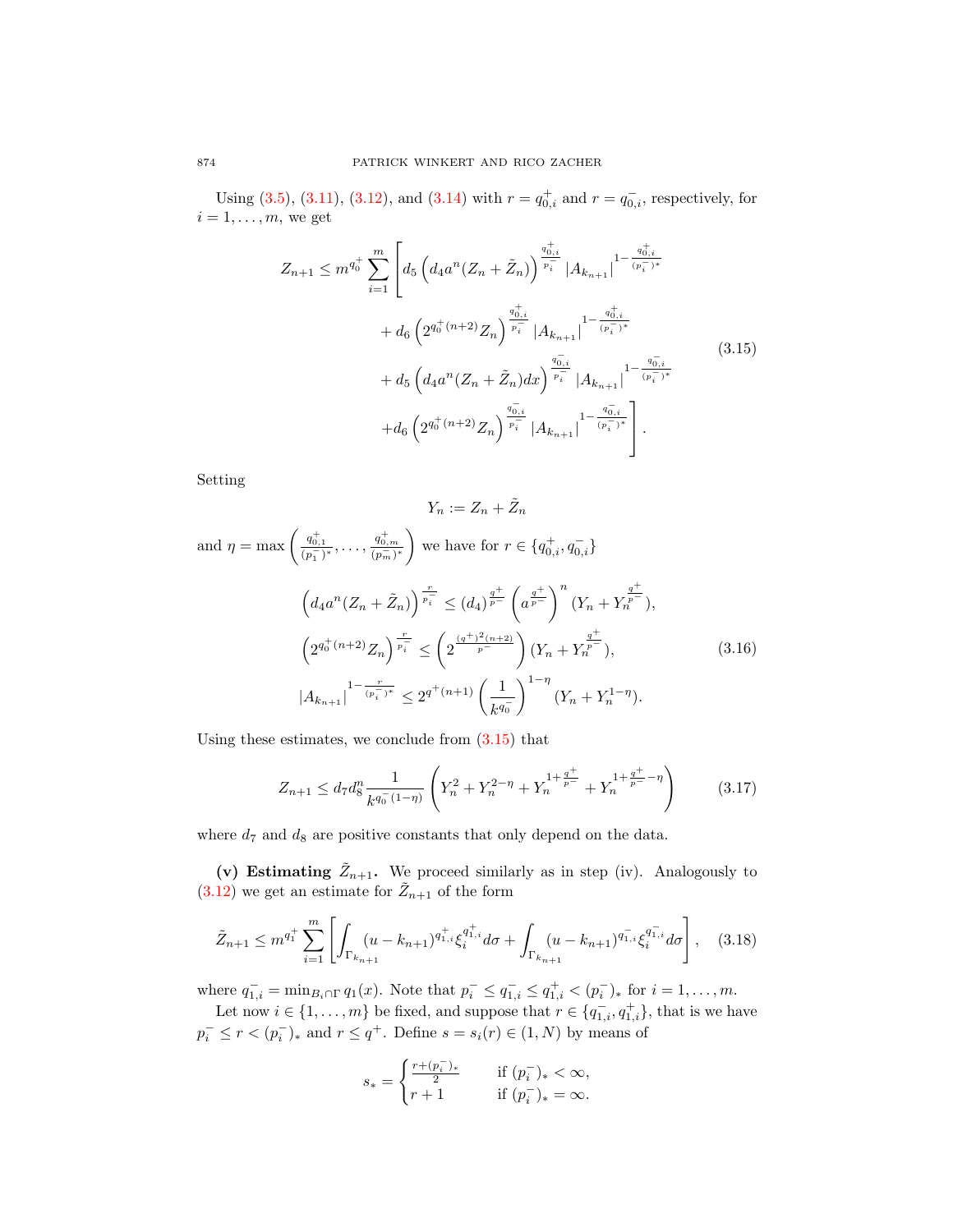Then  $s < p_i^- \leq r < s_* < (p_i^-)_*.$  Since the trace operator maps  $W^{1,s}(\Omega)$  boundedly into  $L^r(\Gamma)$ , we have, using Hölder's inequality,

$$
\int_{\Gamma} ((u - k_{n+1})_+ \xi_i)^r d\sigma
$$
\n
$$
\leq \hat{C}^r \left[ \int_{\Omega} (|\nabla[(u - k_{n+1})_+ \xi_i]|^s + |(u - k_{n+1})_+ \xi_i|^s) dx \right]^{\frac{r}{s}}
$$
\n
$$
\leq \hat{C}^{q^+} \left[ \int_{\Omega} (|\nabla[(u - k_{n+1})_+ \xi_i]|^{p_i^-} + |(u - k_{n+1})_+ \xi_i|^{p_i^-}) dx \right]^{\frac{r}{p_i^-}} |A_{k_{n+1}}|^{(1 - \frac{s}{p_i^-})^{\frac{r}{s}}},
$$

where  $\hat{C}$  denotes the maximum of 1 and the norms of the trace maps  $\gamma: W^{1,s}(\Omega) \to$  $L^r(\Gamma)$  when r runs through set  $\bigcup_{j=1}^m \{q_{1,j}^-, q_{1,j}^+\}$ . The right-hand side of the last inequality can be estimated to get

<span id="page-10-0"></span>
$$
\int_{\Gamma} ((u - k_{n+1})_{+} \xi_{i})^{r} d\sigma
$$
\n
$$
\leq d_{9} \left( \int_{\Omega} |\nabla (u - k_{n+1})_{+}|^{p_{i}^{-}} \xi_{i}^{p_{i}^{-}} dx \right)^{\frac{r}{p_{i}^{-}}} |A_{k_{n+1}}|^{(1 - \frac{s}{p_{i}^{-}}) \frac{r}{s}}
$$
\n
$$
+ d_{10} \left( \int_{A_{k_{n+1}}} u^{q_{0}(x)} dx \right)^{\frac{r}{p_{i}^{-}}} |A_{k_{n+1}}|^{(1 - \frac{s}{p_{i}^{-}}) \frac{r}{s}}
$$
\n(3.19)

with positive constants  $d_9, d_{10}$  that only depend on the data.

From [\(3.5\)](#page-6-0), [\(3.11\)](#page-7-2), [\(3.18\)](#page-9-1), and [\(3.19\)](#page-10-0) with  $r = q_{1,i}^+$  and  $r = q_{1,i}^-$ , respectively, for  $i = 1, \ldots, m$ , we infer that

<span id="page-10-1"></span>
$$
\tilde{Z}_{n+1} \leq m^{q_1^+} \sum_{i=1}^m \left[ d_9 \left( d_4 a^n (Z_n + \tilde{Z}_n) \right)^{\frac{q_{1,i}^+}{p_i^-}} |A_{k_{n+1}}| \left( 1 - \frac{s_i (q_{1,i}^+)}{p_i^-} \right)^{\frac{q_{1,i}^+}{s_i (q_{1,i}^+)}} \right. \\ \left. + d_{10} \left( 2^{q_0^+(n+2)} Z_n \right)^{\frac{q_{1,i}^+}{p_i^-}} |A_{k_{n+1}}| \left( 1 - \frac{s_i (q_{1,i}^+)}{p_i^-} \right)^{\frac{q_{1,i}^+}{s_i (q_{1,i}^+)}} \right. \\ \left. + d_9 \left( d_4 a^n (Z_n + \tilde{Z}_n) \right)^{\frac{q_{1,i}^-}{p_i^-}} |A_{k_{n+1}}| \left( 1 - \frac{s_i (q_{1,i}^-)}{p_i^-} \right)^{\frac{q_{1,i}^-}{s_i (q_{1,i}^+)}} \right] \right. \\ \left. + d_{10} \left( \left( 2^{q_0^+(n+2)} Z_n \right)^{\frac{q_{1,i}^-}{p_i^-}} |A_{k_{n+1}}| \left( 1 - \frac{s_i (q_{1,i}^-)}{p_i^-} \right)^{\frac{q_{1,i}^-}{s_i (q_{1,i}^-)}} \right) \right]. \tag{3.20}
$$

Put  $\tilde{\eta} = \max \left( \frac{s_1(q_{1,1}^+)}{s_1 - 1} \right)$  $\frac{(q^+_{1,1})}{p^-_1}, \ldots, \frac{s_m(q^+_{1,m})}{p^-_m}$  $\frac{1}{p_m^-}$ ). Similarly to [\(3.16\)](#page-9-2) we have for  $r \in \{q_{1,i}^+, q_{1,i}^-\}$  $\left(d_4 a^n (Z_n + \tilde{Z}_n)\right)^{\frac{r}{p_i}} \leq (d_4)^{\frac{q^+}{p^-}} \left(a^{\frac{q^+}{p^-}}\right)^n (Y_n + Y_n)$  $\left(\frac{q^+}{p^-}\right),$ 

<span id="page-10-2"></span>
$$
\left(2^{q_0^+(n+2)}Z_n\right)^{\frac{r}{p_i^-}} \le \left(2^{\frac{(q^+)^2(n+2)}{p^-}}\right)(Y_n + Y_n^{\frac{q^+}{p^-}}),\tag{3.21}
$$
\n
$$
|A_{k_{n+1}}|^{(1-\frac{s_i(r)}{p_i^-})\frac{r}{s_i(r)}} \le 2^{q^+(n+1)}\left(\frac{1}{k^{q_0^-}}\right)^{1-\tilde{\eta}}(Y_n^{q^+} + Y_n^{1-\tilde{\eta}}).
$$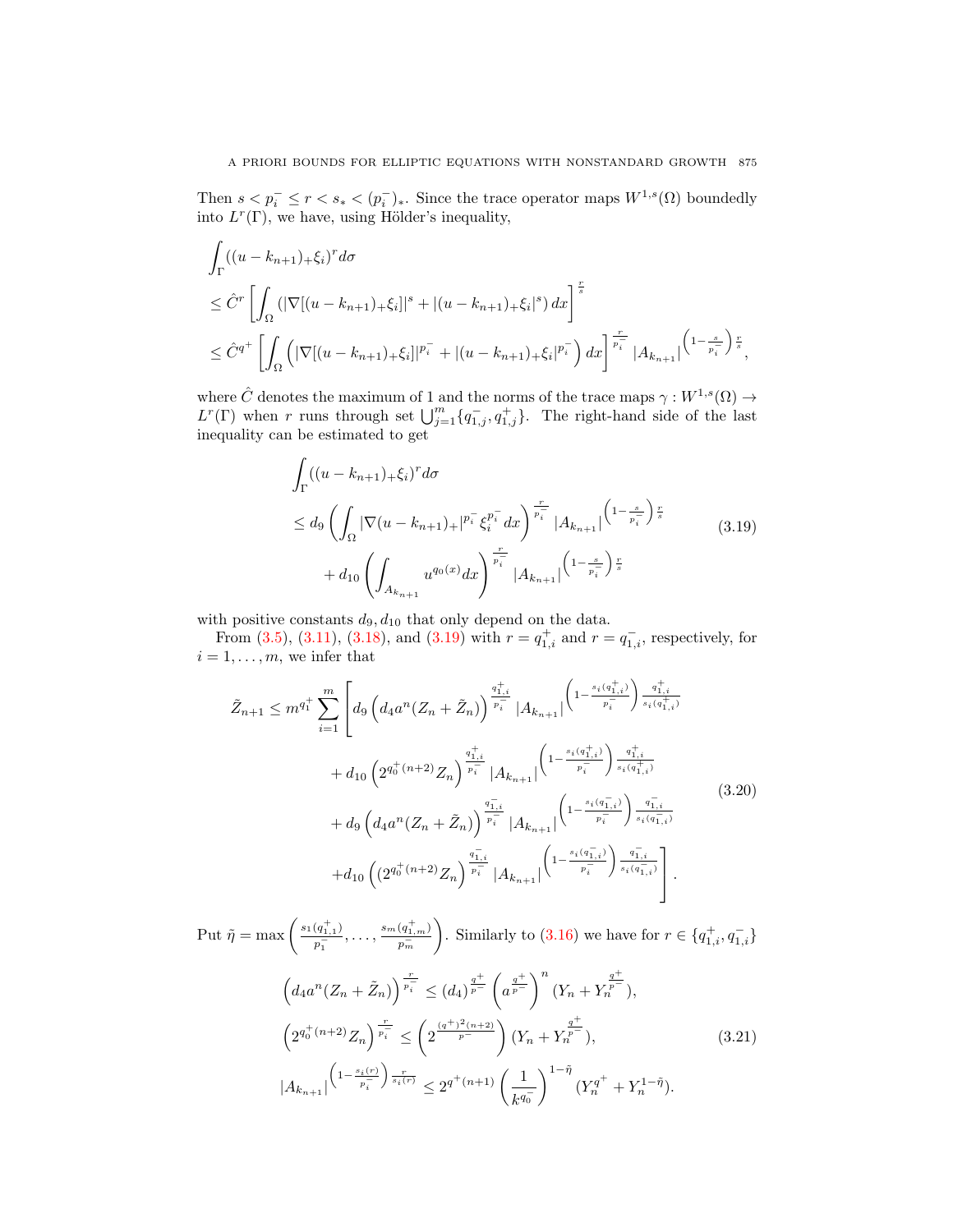Finally,  $(3.20)$  and  $(3.21)$  imply that

$$
\tilde{Z}_{n+1} \le d_{11} d_{12}^n \frac{1}{k^{q_0^-(1-\tilde{\eta})}} \left( Y_n^{q^+1} + Y_n^{2-\tilde{\eta}} + Y_n^{q^+ + \frac{q^+}{p^-}} + Y_n^{1+\frac{q^+}{p^-}-\tilde{\eta}} \right)
$$
(3.22)

where  $d_{11}$  and  $d_{12}$  are positive constants that only depend on the data.

(vi) The iterative inequality for  $Y_n$ . Recall that  $Y_n = Z_n + \tilde{Z}_n$ . Hence [\(3.17\)](#page-9-3) and [\(3.22\)](#page-11-0) yield

<span id="page-11-0"></span>
$$
Y_{n+1} \le Kb^{n} \frac{1}{k^{q_0^{-}}(1-\hat{\eta})} \left(Y_n^2 + Y_n^{2-\eta} + Y_n^{1+\frac{q^+}{p^-}} + Y_n^{1+\frac{q^+}{p^-}-\eta} + Y_n^{q^+ + \frac{q^+}{p^-}} + Y_n^{1+\frac{q^+}{p^-}-\tilde{\eta}}\right)
$$
  

$$
\le 8Kb^{n} \frac{1}{k^{q_0^{-}}(1-\hat{\eta})} \left(Y_n^{1+\delta_1} + Y_n^{1+\delta_2}\right)
$$

with  $K = \max(d_7, d_{11}), b = \max(d_8, d_{12}), \hat{\eta} = \max(\eta, \tilde{\eta}),$  and where  $0 < \delta_1 \leq \delta_2$  are given by

$$
\delta_1 = \min\left(1, 1 - \eta, \frac{q^+}{p^-}, \frac{q^+}{p^-} - \eta, q^+, 1 - \tilde{\eta}, q^+ + \frac{q^+}{p^-} - 1, \frac{q^+}{p^-} - \tilde{\eta}\right),
$$
  

$$
\delta_2 = \max\left(1, 1 - \eta, \frac{q^+}{p^-}, \frac{q^+}{p^-} - \eta, q^+, 1 - \tilde{\eta}, q^+ + \frac{q^+}{p^-} - 1, \frac{q^+}{p^-} - \tilde{\eta}\right).
$$

Without loss of generality we may assume that  $b > 1$ . Now we may apply Lemma [2.1,](#page-3-0) which says that  $Y_n \to 0$  as  $n \to \infty$  provided

$$
Y_0 = \int_{\Omega} (u - k)_+^{q_0(x)} dx + \int_{\Gamma} (u - k)_+^{q_1(x)} d\sigma \le \left(\frac{16K}{k^{q_0^-(1-\hat{\eta})}}\right)^{-\frac{1}{\delta_1}} b^{-\frac{1}{\delta_1^2}}.
$$
 (3.23)

Relation [\(3.23\)](#page-11-1) is clearly satisfied if

<span id="page-11-2"></span><span id="page-11-1"></span>
$$
\int_{\Omega} u_{+}^{q_0(x)} dx + \int_{\Gamma} u_{+}^{q_1(x)} d\sigma \int_{\Gamma} \leq \left(\frac{16K}{k^{q_0^-(1-\hat{\eta})}}\right)^{-\frac{1}{\delta_1}} b^{-\frac{1}{\delta_1^2}}.
$$
 (3.24)

Hence, if we choose  $k$  such that

$$
k = \max\left(1, \left[ (16K)^{\frac{1}{\delta_1}} b^{\frac{1}{\delta_1^2}} \left( \int_{\Omega} u_+^{q_0(x)} dx + \int_{\Gamma} u_+^{q_1(x)} d\sigma \right) \right]^{\frac{\delta_1}{q_0^-(1-\hat{\eta})}} \right),\tag{3.25}
$$

then [\(3.24\)](#page-11-2) and in particular [\(3.23\)](#page-11-1) are satisfied. Since  $k_n \to 2k$  as  $n \to \infty$  we obtain

$$
\text{ess}\sup_{\Omega} u \leq 2k = 2\max\left(1, \left[ (16K)^{\frac{1}{\delta_1}} b^{\frac{1}{\delta_1^2}} \left( \int_{\Omega} u_+^{q_0(x)} dx + \int_{\Gamma} u_+^{q_1(x)} d\sigma \right) \right]^{\frac{\delta_1}{q_0^-(1-\eta)}} \right).
$$

Tracing back the constants, we see that the first part of the theorem is proved. The supersolution case can be done analogously, replacing u with  $-u$  and  $A_k$  with  $\tilde{A}_k$ , and using Lemma [3.2](#page-5-1) instead of Lemma [3.1.](#page-4-1) This completes the proof. $\Box$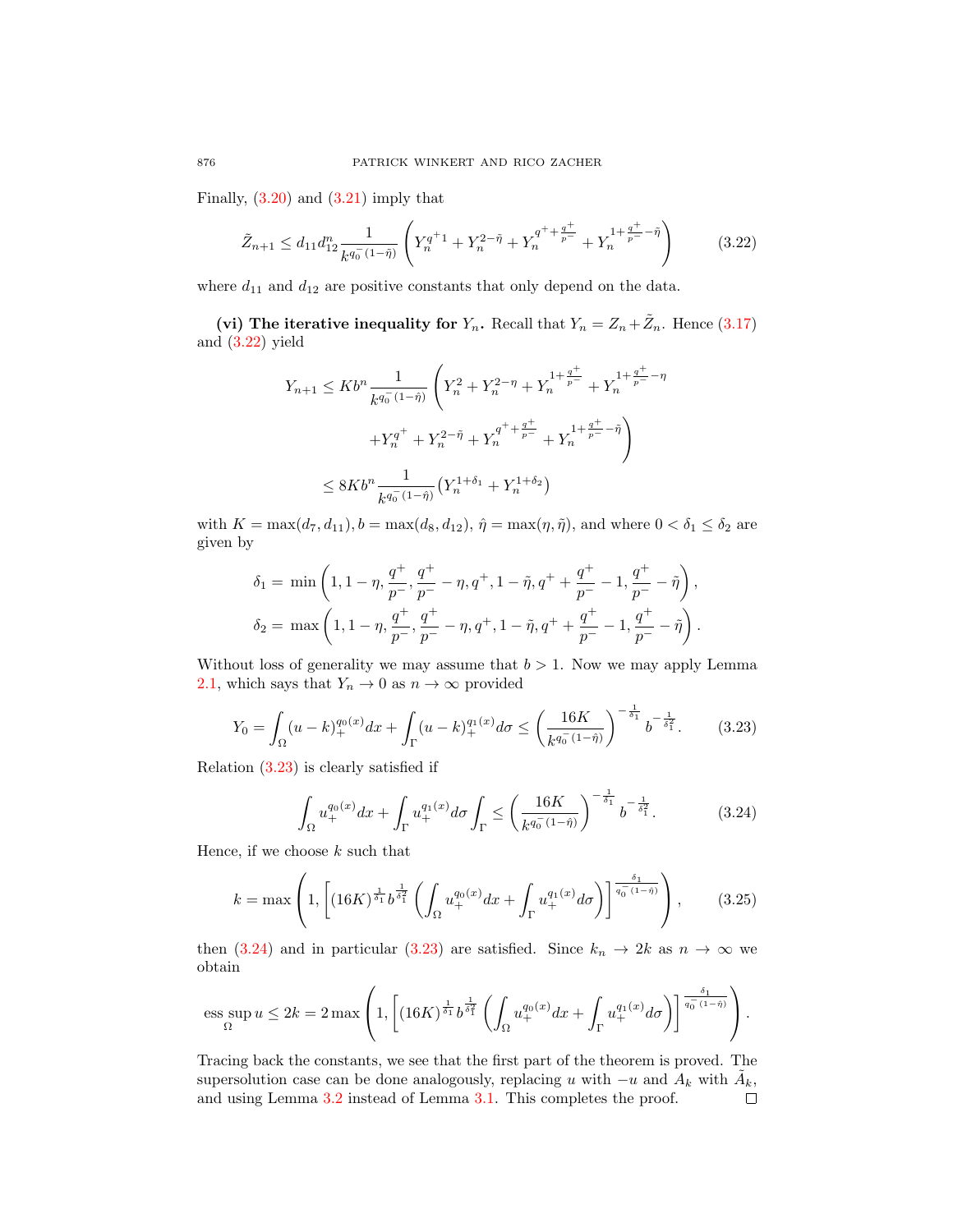## **REFERENCES**

- <span id="page-12-7"></span>[\[1\]](http://www.ams.org/mathscinet-getitem?mr=MR1814973&return=pdf) E. Acerbi and G. Mingione, [Regularity results for a class of functionals with non-standard](http://dx.doi.org/10.1007/s002050100117) [growth](http://dx.doi.org/10.1007/s002050100117), Arch. Ration. Mech. Anal., 156 (2001), 121-140.
- <span id="page-12-8"></span>[\[2\]](http://www.ams.org/mathscinet-getitem?mr=MR1905047&return=pdf) E. Acerbi and G. Mingione, Regularity results for electrorheological fluids: The stationary case, C. R. Math. Acad. Sci. Paris, 334 (2002), 817–822.
- <span id="page-12-9"></span>[\[3\]](http://www.ams.org/mathscinet-getitem?mr=MR2527510&return=pdf) S. N. Antontsev and L. Consiglieri, [Elliptic boundary value problems with nonstandard growth](http://dx.doi.org/10.1016/j.na.2008.10.109) [conditions](http://dx.doi.org/10.1016/j.na.2008.10.109), Nonlinear Anal., 71 (2009), 891–902.
- <span id="page-12-0"></span>[\[4\]](http://www.ams.org/mathscinet-getitem?mr=MR2246902&return=pdf) S. N. Antontsev and J. F. Rodrigues, [On stationary thermo-rheological viscous flows](http://dx.doi.org/10.1007/s11565-006-0002-9), Ann. Univ. Ferrara Sez. VII Sci. Mat., 52 (2006), 19–36.
- <span id="page-12-2"></span>[\[5\]](http://www.ams.org/mathscinet-getitem?mr=MR2246061&return=pdf) Y. Chen, S. Levine and M. Rao, [Variable exponent, linear growth functionals in image restora](http://dx.doi.org/10.1137/050624522)[tion](http://dx.doi.org/10.1137/050624522), SIAM J. Appl. Math., 66 (2006), 1383–1406.
- <span id="page-12-10"></span>[\[6\]](http://www.ams.org/mathscinet-getitem?mr=MR1457729&return=pdf) V. Chiadò Piat and A. Coscia, Hölder continuity of minimizers of functionals with variable [growth exponent](http://dx.doi.org/10.1007/BF02677472), Manuscripta Math., 93 (1997), 283-299.
- <span id="page-12-24"></span>[\[7\]](http://www.ams.org/mathscinet-getitem?mr=MR1230384&return=pdf) E. DiBenedetto, "Degenerate Parabolic Equations," Universitext, Springer-Verlag, New York, 1993.
- <span id="page-12-1"></span>[8] L. Diening, "Theoretical and Numerical Results for Electrorheological Fluids," Ph.D thesis, Univ. Freiburg in Breisgau, Mathematische Fakultät, (2002), 156 pp.
- <span id="page-12-11"></span>[\[9\]](http://www.ams.org/mathscinet-getitem?mr=MR2346460&return=pdf) L. Diening, F. Ettwein and M. Růžička,  $C^{1,\alpha}$ [-regularity for electrorheological fluids in two](http://dx.doi.org/10.1007/s00030-007-5026-z) [dimensions](http://dx.doi.org/10.1007/s00030-007-5026-z), NoDEA Nonlinear Differential Equations Appl., 14 (2007), 207-217.
- <span id="page-12-22"></span>[\[10\]](http://www.ams.org/mathscinet-getitem?mr=MR2790542&return=pdf) L. Diening, P. Harjulehto, P. Hästö and M. Růžička, "Lebesgue and Sobolev spaces with variable exponents," Lecture Notes in Mathematics, 2017, Springer-Verlag, Heidelberg, 2011.
- <span id="page-12-12"></span>M. Eleuteri and J. Habermann, [Regularity results for a class of obstacle problems under](http://dx.doi.org/10.1016/j.jmaa.2008.03.068) [nonstandard growth conditions](http://dx.doi.org/10.1016/j.jmaa.2008.03.068), J. Math. Anal. Appl., 344 (2008), 1120-1142.
- <span id="page-12-4"></span>[\[12\]](http://www.ams.org/mathscinet-getitem?mr=MR2377096&return=pdf) X. Fan, [Boundary trace embedding theorems for variable exponent Sobolev spaces](http://dx.doi.org/10.1016/j.jmaa.2007.08.003) , J. Math. Anal. Appl., 339 (2008), 1395–1412.
- <span id="page-12-13"></span>[\[13\]](http://www.ams.org/mathscinet-getitem?mr=MR2317489s&return=pdf) X. Fan, Global  $C^{1,\alpha}$  [regularity for variable exponent elliptic equations in divergence form](http://dx.doi.org/10.1016/j.jde.2007.01.008), J. Differential Equations, 235 (2007), 397–417.
- <span id="page-12-14"></span>[\[14\]](http://www.ams.org/mathscinet-getitem?mr=MR2728541&return=pdf) X. Fan, [Local boundedness of quasi-minimizers of integral functions with variable exponent](http://dx.doi.org/10.1007/s00030-010-0072-3) [anisotropic growth and applications](http://dx.doi.org/10.1007/s00030-010-0072-3), NoDEA Nonlinear Differential Equations Appl., 17 (2010), 619–637.
- <span id="page-12-3"></span>[\[15\]](http://www.ams.org/mathscinet-getitem?mr=MR1859337&return=pdf) X. Fan and J. Shen and D. Zhao, Sobolev embedding theorems for spaces  $W^{k,p(x)}(\Omega)$ , J. Math. Anal. Appl., 262 (2001), 749-760.
- <span id="page-12-5"></span>[\[16\]](http://www.ams.org/mathscinet-getitem?mr=MR1688232&return=pdf) X. Fan and D. Zhao, A class of De Giorgi type and Hölder continuity, Nonlinear Anal.,  $36$ (1999), 295–318.
- <span id="page-12-20"></span>[\[17\]](http://www.ams.org/mathscinet-getitem?mr=MR1866056&return=pdf) X. Fan and D. Zhao, [On the spaces](http://dx.doi.org/10.1006/jmaa.2000.7617)  $L^{p(x)}(\Omega)$  and  $W^{m,p(x)}(\Omega)$ , J. Math. Anal. Appl., 263 (2001), 424–446.
- <span id="page-12-15"></span>[\[18\]](http://www.ams.org/mathscinet-getitem?mr=MR1736389&return=pdf) X. Fan and D. Zhao, *[The quasi-minimizer of integral functionals with](http://dx.doi.org/10.1016/S0362-546X(98)00239-9)*  $m(x)$  *growth conditions*, Nonlinear Anal., 39 (2000), 807–816.
- <span id="page-12-6"></span>[19] L. Gasiński and N. S. Papageorgiou, [Anisotropic nonlinear Neumann problems](http://dx.doi.org/10.1007/s00526-011-0390-2), Calc. Var. Partial Differential Equations, 42 (2011), 323–354.
- <span id="page-12-16"></span>[\[20\]](http://www.ams.org/mathscinet-getitem?mr=MR2408350&return=pdf) J. Habermann and A. Zatorska-Goldstein, [Regularity for minimizers of functionals with non](http://dx.doi.org/10.1007/s00030-007-7007-7)standard growth by A[-harmonic approximation](http://dx.doi.org/10.1007/s00030-007-7007-7), NoDEA Nonlinear Differential Equations Appl., 15 (2008), 169–194.
- <span id="page-12-17"></span>[\[21\]](http://www.ams.org/mathscinet-getitem?mr=MR2291928&return=pdf) P. Harjulehto, J. Kinnunen and T. Lukkari, Unbounded supersolutions of nonlinear equations with nonstandard growth, Bound. Value Probl., (2007), Art. ID 48348, 20 pp.
- <span id="page-12-21"></span>[\[22\]](http://www.ams.org/mathscinet-getitem?mr=MR1134951&return=pdf) O. Kováčik and J. Rákosník, On spaces  $L^{p(x)}$  and  $W^{k,p(x)}$ , Czechoslovak Math. J., 41(116) (1991), 592–618.
- <span id="page-12-23"></span>[\[23\]](http://www.ams.org/mathscinet-getitem?mr=MR0241822&return=pdf) O. A. Ladyženskaja, V. A. Solonnikov and N. N. Ural'ceva, "Linear and Quasilinear Equations of Parabolic Type," Translations of Mathematical Monographs, 23, American Mathematical Society, Providence, R.I., 1967.
- <span id="page-12-25"></span>[\[24\]](http://www.ams.org/mathscinet-getitem?mr=MR2532753&return=pdf) V. K. Le, [On a sub-supersolution method for variational inequalities with Leray-Lions oper](http://dx.doi.org/10.1016/j.na.2009.01.211)[ators in variable exponent spaces](http://dx.doi.org/10.1016/j.na.2009.01.211), Nonlinear Anal., 71 (2009), 3305–3321.
- <span id="page-12-18"></span>[\[25\]](http://www.ams.org/mathscinet-getitem?mr=MR2602154&return=pdf) V. Liskevich and I. I. Skrypnik, Harnack inequality and continuity of solutions to elliptic equations with nonstandard growth conditions and lower order terms, Ann. Mat. Pura Appl.  $(4)$ , **189**  $(2010)$ , 333–356.
- <span id="page-12-19"></span>[\[26\]](http://www.ams.org/mathscinet-getitem?mr=MR2652442&return=pdf) T. Lukkari, [Boundary continuity of solutions to elliptic equations with nonstandard growth](http://dx.doi.org/10.1007/s00229-010-0355-3), Manuscripta Math., 132 (2010), 463–482.